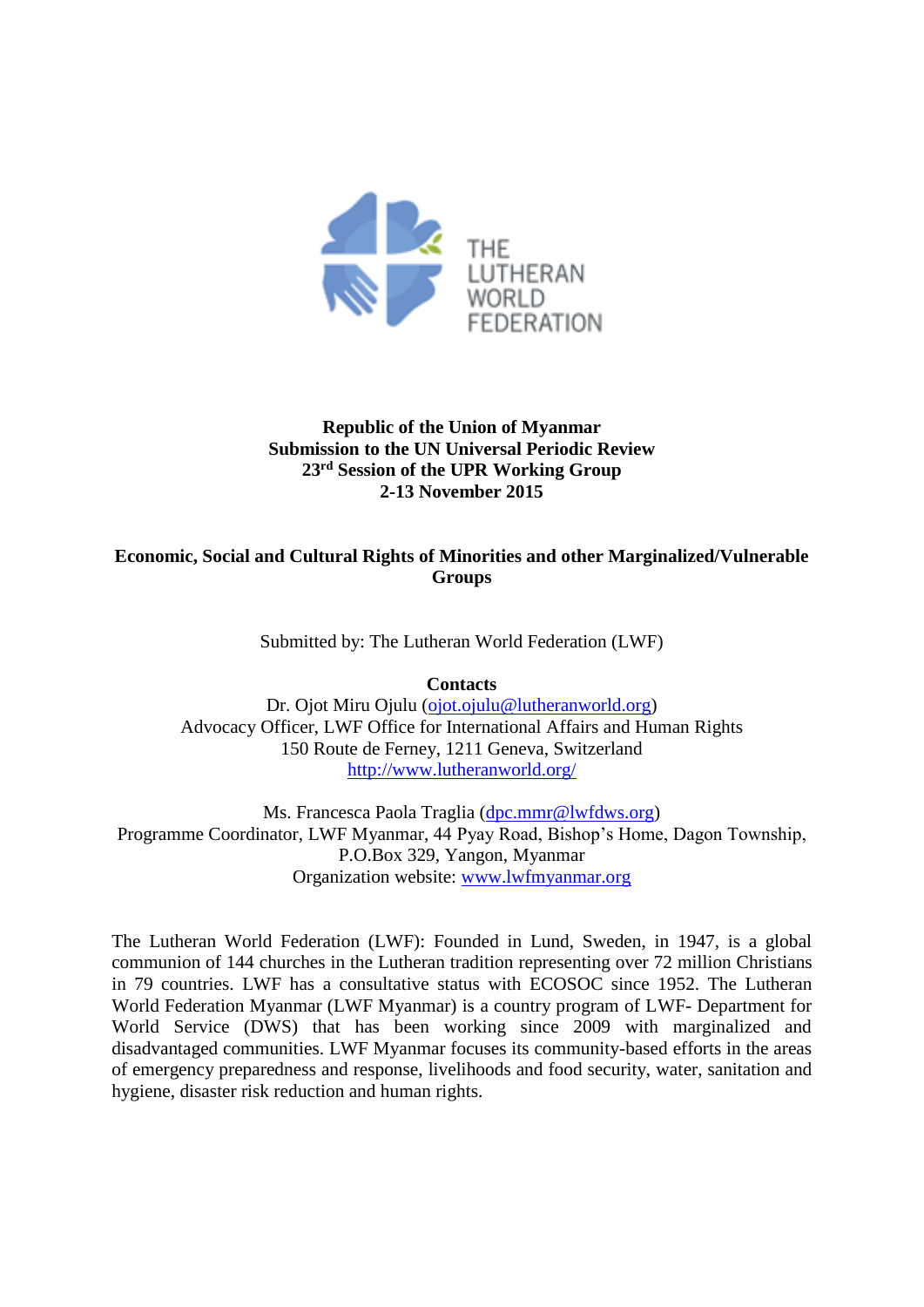## **Summary**

- 1. This submission is based on primary data collected through field surveys, focus group discussions and individual interviews. 16 consultations took place between November and December 2014 with women, men, youth groups, and local government officials, LWF Myanmar staff, Action by Churches Together (ACT) Alliance partners and representatives from Gender Equality Network (GEN) and Land Core Group (LCG). A total of 303 people (134 male, 169 female) from Yangon, Ayeyarwaddy, Kayin, Chin and Rakhine States/Regions were involved in the development of this report.
- 2. The report documents key findings and key recommendations relating to the following issues: right to land, right to water, right to a legal identity, right to a nationality and rights of women.
- 3. Myanmar has ratified the UN Convention on the Rights of the Child (CRC), the Optional Protocol to the Convention on the Rights of the Child on the Sale of Children, Child Prostitution and Child Pornography (CRC-OP-SC), the Convention on Elimination of All Forms of Discrimination against Women (CEDAW) and the Convention on the Rights of Persons with Disabilities (CRPD).

## **1. Right to land**

- 4. In Myanmar, 70% of the population lives in rural areas and is engaged in agriculture related activities. The majority are smallholder farmers living in the countryside. In many areas of the country, rural livelihoods are under threat as smallholder farmers are being displaced from their land due to large-scale land confiscations. Myanmar has seen an increase in land rights violations since 2011.<sup>1</sup> The Government, in recognition of land issues, established two bodies to deal specifically with land disputes. The Land Allotment and Utilisation Scrutiny Committee and the Parliaments's Farmland Investigation Commission were both established in July  $2012$ ;<sup>2</sup> between 2011 and November 2014, more than 26,000 complaints were lodged<sup>3</sup> but the executive branches are struggling to respond to the volume of cases involving land grabs and disputes.<sup>4</sup>
- 5. According to the farmers consulted, the main concerns relating to land distribution and utilization lie in the lack of clarity of relevant laws and transparency, and a lack of enforcement of existing regulations. There is no consistent application or monitoring of the rules and procedures for registering land or resolving cases of land disputes, particularly in cases of large scale development projects or military bases, which is fueling a general climate of suspicion and widespread allegations of

<sup>&</sup>lt;sup>1</sup> Land Disputes Leading Cause of Human Rights Complaints By NOBEL ZAW / THE IRRAWADDY Wednesday, November 12, 2014

<sup>2</sup> Myanmar Oil & Gas Sector-Wide Impact Assessment (SWIA)

<sup>&</sup>lt;sup>3</sup> The Eleven, "Handling of thousands of land disputes unsatisfactory: Commission" (27 September 2014)

<sup>4</sup> The Irrawaddy, "Parliament Sets Deadlines for Government to Resolve Land Disputes" (20 February 2014)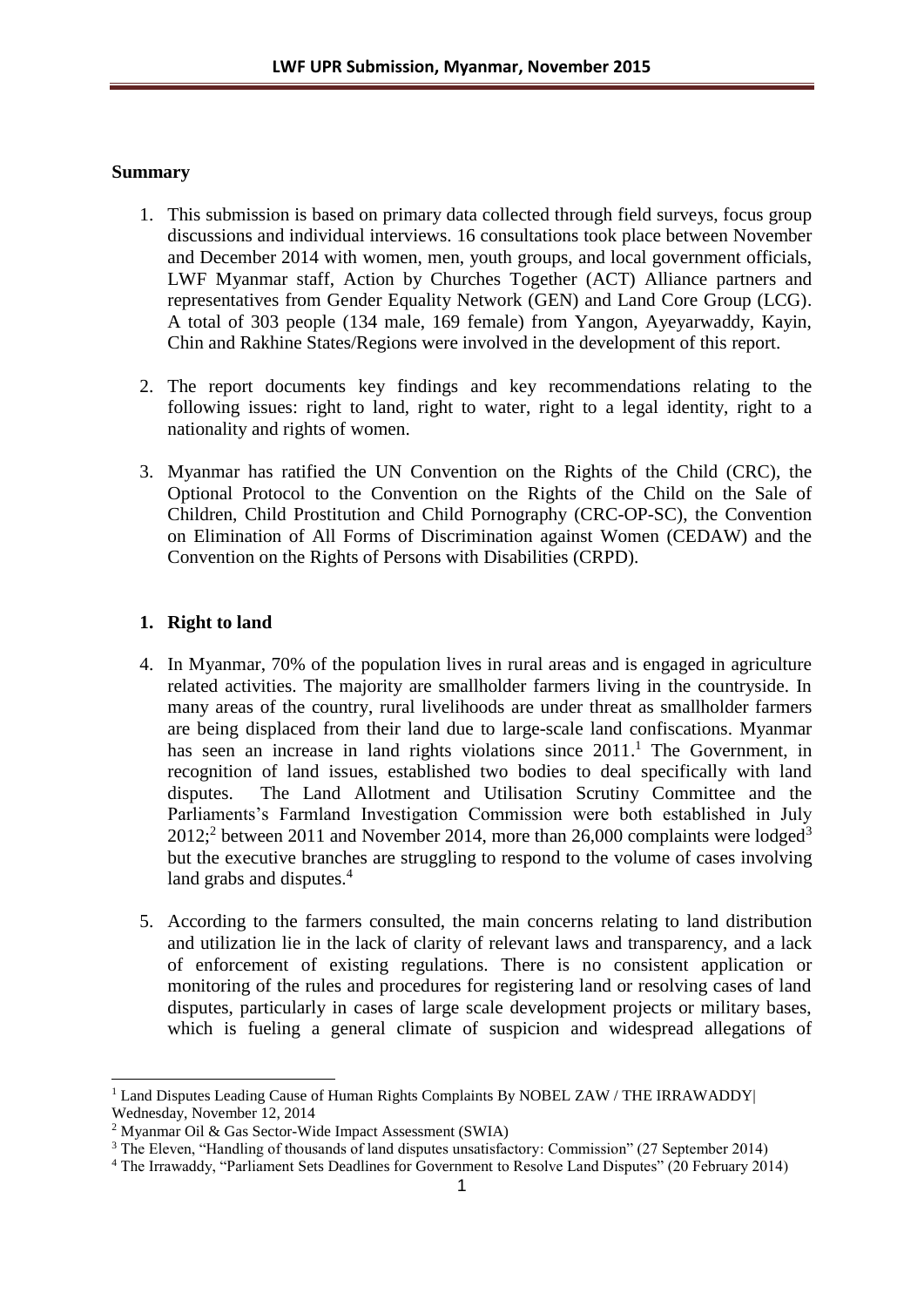corruption and irregularities. 5 In January 2014, the military reportedly apologized for previous land confiscations, pledged to stop the practice, and said it would begin to return some of the land.<sup>6</sup> However, there are still believed to be tens of thousands of farmers that have not been compensated or had land returned.

- 6. To compound these issues, those without a Citizenship Scrutiny Card (CSC), such as villagers in Kayin who have been displaced from their lands<sup>7</sup> due to prolonged armed conflict and have lost documents, face serious issues in reclaiming land<sup>8</sup> and/or registering land in the first place.
- 7. The rights of farmers such as those in Chin State, who practice shifting cultivation, are further compromised since the existing farmland law specifies that farmers have to continuously cultivate the land.

#### **2. Right to water**

- 8. Though 69.4% of the population of Myanmar has access to safe water total utilization of the nation's water resources remains at a mere 5%. <sup>9</sup> Ambiguous laws and their inconsistent application, managing and monitoring water supply systems and sources remain serious barriers to access and availability of safe water for all communities consulted.
- 9. The lack of an efficient governmental mechanism to monitor and assess ground water quality poses serious threats to the health of community members. The field survey conducted shows that water quality is endangered by existing practices and violations, such as factories discharging waste into water sources such as rivers, which causes pollution and threatens the well-being of neighboring communities.<sup>10</sup>
- 10. Existing reservoirs in some villages do not provide enough water to cover the needs of communities over the dry season, which forces them to rely on water sources outside the community. The field survey conducted with local communities reveals the lack of mechanisms or infrastructure in place to address this issue. Community members must resort to coping mechanisms such as: collecting water themselves by small boat or motorcycle and sharing the cost, and sometimes paying bribes to the authorities to get additional access to available water.

<sup>&</sup>lt;sup>5</sup> Please find the case studies under ISSUES 1: ACCESS TO LAND section of the LWF Myanmar Summary Report of UPR Consultations\_2015

<sup>6</sup> Mizzima, "Vice President defends land seizures by Tatmadaw" (12 May 2014).

<sup>&</sup>lt;sup>7</sup> The findings from the interview with GEN and Land Core Group; please find the detail information in LWF Myanmar Summary Report of UPR Consultations\_2015

<sup>8</sup> Please find the case studies under ISSUES 1: ACCESS TO LAND section of the LWF Myanmar Summary Report of UPR Consultations\_2015

<sup>&</sup>lt;sup>9</sup> WATER MANAGEMENT IN MYANMAR Presentation at ASIA WATER MANAGEMENT FORUM on 29th October, 2012 in Seoul, Korea by Bo Ni, Director Watershed Management Division, Forest Department, Ministry of Environmental Conservation and Forestry

<sup>&</sup>lt;sup>10</sup> Please find the case studies under ISSUES 2: ACCESS TO SAFE WATER section of the LWF Myanmar Summary Report of UPR Consultations\_2015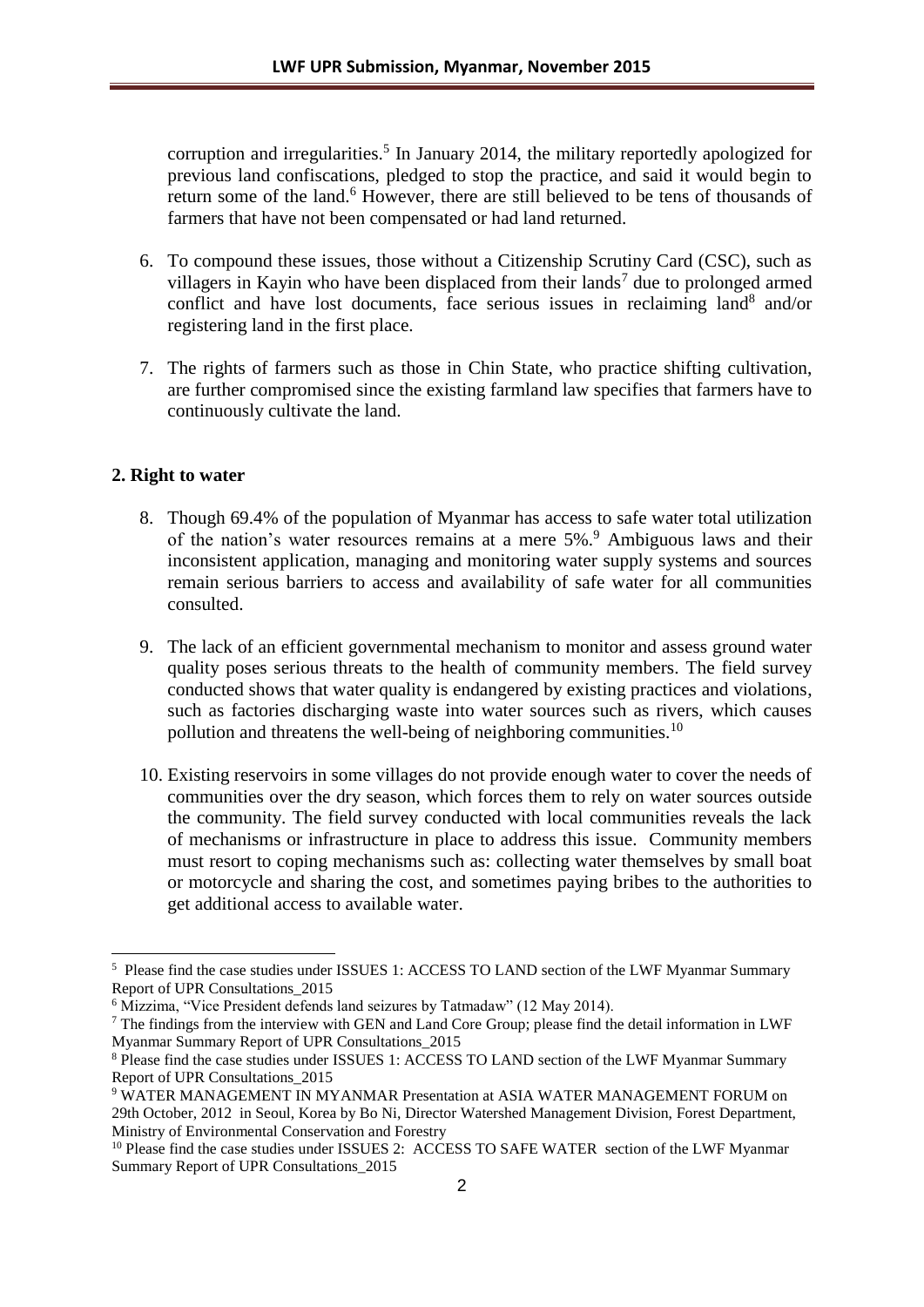11. In addition, Myanmar currently has no functioning system to process complaints about the discriminatory legal frameworks, policies and practices that actively prevent equal access to safe water.

#### **3. Right to a Legal Identity**

- 12. According to UNICEF, 3 out of 10 children under 5 in Myanmar had no birth certificate.<sup>11</sup> While most children in Yangon are registered, 76% of children in Chin State do not possess a birth certificate and 35% of children affected by armed conflict are unregistered. <sup>12</sup> Among other things, this has major implications for obtaining a Citizen Scrutiny Card (CSC) which is the main document confirming the legal identity of an individual.
- 13. Although the government has taken some key steps since 2014 to address this issue and improve the birth registration system at all levels, challenges still remain. The field survey conducted showed that major barriers to birth registration are: poor awareness of the importance of birth registration and a birth certificate; limited government capacity; time and cost implications and the inconsistent management of the registry system by the Government Health Department and other responsible departments.<sup>13</sup> Furthermore, community members consulted reported that many midwives, even where the system is functioning, refuse to issue a birth certificate to children delivered without their direct support or when a child is born outside their assigned area.

#### **4. Right to Nationality**

-

14. Due mainly to the issues relating to birth registration, a large number of Myanmar's population do not possess the CSC even when they are legally entitled to one under the Citizenship Law. <sup>14</sup> This includes, but is not limited to, those who live in remote and non-government-controlled areas. 15

<sup>11</sup>Myanmar's first Birth Registration Week Launched: http://www.unicef.org/myanmar

<sup>&</sup>lt;sup>12</sup> Article 7 CRC deals with birth registration in strong terms "shall be registered immediately after birth". The importance of this registration cannot be underestimated and major campaigns have been conducted and are carried out to promote immediate registration at birth. This registration is crucial for the other rights mentioned in article 7: the right to a name and the right to acquire a nationality. The wording of art.7 in this regard is similar to art.15 (1) UDHR and art.24 (3) ICCPR, but article 7 contains a second paragraph explicitly requiring States Parties to ensure the implementation of this right.

<sup>&</sup>lt;sup>13</sup> Please find the case studies under ISSUES 3: ACCESS TO BIRTH REGISTRATION section of the LWF Myanmar Summary Report of UPR Consultations\_2015

<sup>&</sup>lt;sup>14</sup>The 1982 Citizenship Law which is still in effect contains special provisions for ethic groups who came into the country after the beginning of the first Anglo-Burmese War. Citizenship Report Council of State can determine whether an ethnic group is national or not.

Under the 1982 Citizenship Law there are two types of citizenship: (1) Native Citizenship and (2) Legal Citizenship

<sup>&</sup>lt;sup>15</sup>In line with, and as an elaboration of art.5 UDHR (everyone's right to a nationality + no arbitrary deprivation nor denial of nationality) and art. 24,3 ICCPR (every child has the right to acquire a nationality) the UN Convention on the rights of the child (CRC) contains specific provisions in article 7 and 8.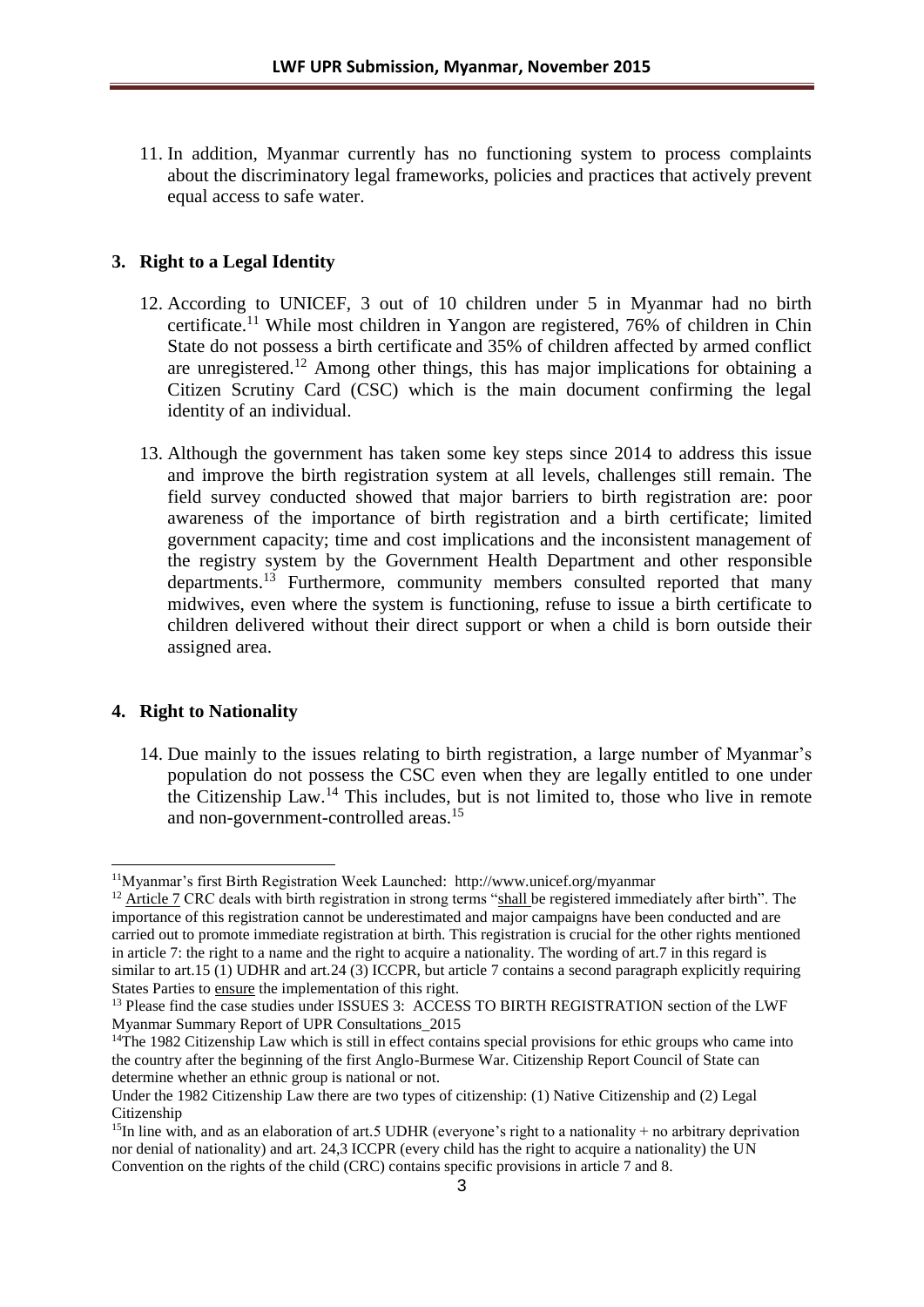- 15. The Immigration and National Registration Department launched its *"Moe Pwint*" project in 2011, which aims to provide a CSC to all individuals that are entitled to one so that they can participate in the 2015 general elections. Challenges still remain to achieve this, particularly due to poor awareness of the importance of having a CSC; lack of clear procedures on how to obtain CSC; limited government capacity; time and cost implications (despite the government advertising it as a one-stop service with no  $cost^{16}$ ; the lack of information about the campaigns; and inconsistent application and management of the legal registry system by the Immigration Department.
- 16. The field survey also revealed cases of direct discrimination based on ethnicity and religion, as well as cases of corruption and/or manipulation by government officials of key data. One immigration staff member was reported to have refused to issue a CSC to a Bamar girl with all necessary documentation because she looked Indian. Another interviewee reported concerns among non-Buddhist and non-Bamar minorities over incorrect information printed in the 'race' and 'religion' sections of their CSCs. This has serious implications on census data, as it misrepresents identities, and could ultimately limit opportunities for political representation.

## **5. Rights of Women**

- 17. In October 2013, the Myanmar government published the "National Strategic Plan for the Advancement of Women (NSPAW), 2013-2022." However little progress has been made to implement this strategy, largely due to the lack of financial and human resources as well as poor coordination and cooperation between Government Departments to overcome the practical difficulties of implementing the  $12 \text{ areas}^{17}$  of the NSPAW.
- 18. Social and cultural norms traditionally consider men as the decision-makers and still prevent women from having equal access to land, education, property, employment and decision-making. <sup>18</sup> This also has implications for women's participation in public and political life. Women account for only 4.42% of the members of Myanmar's National Parliament. At the subnational level, with women accounting for only 2.83% of MPs at state and regional levels, 0% of administrators at township level and 0.11% of village heads. 19
- 19. Additionally, concerns have been raised that new bills on interfaith marriage, religious conversion, polygamy and population control will violate women's rights to choose their own marital partner, impinge on religious freedom, and could lead to

<sup>&</sup>lt;sup>16</sup>The interview answers of the Government's Immigration Minister, U Khin Yee at *Karen News* <http://karennews.org/2012/09/id-card-program-begins-in-eastern-burma.html/>

<sup>&</sup>lt;sup>17</sup>Women and Livelihood, Women Education and Training, Women and Health, Violence Against Women, Women and Emergencies, Women and the Economy, Women and Decision-Making, Institutional Mechanisms for the Advancement of Women, Women and Human Rights, Women and the Media, Women and Environment and The Girl Child)

<sup>&</sup>lt;sup>18</sup> Please find the case studies under ISSUES 5: ACCESS TO GENDER EQUALITY section of the LWF Myanmar Summary Report of UPR Consultations\_2015

<sup>&</sup>lt;sup>19</sup> Women's Participation in Subnational Government of Myanmar by Paul Minoletti, June 2014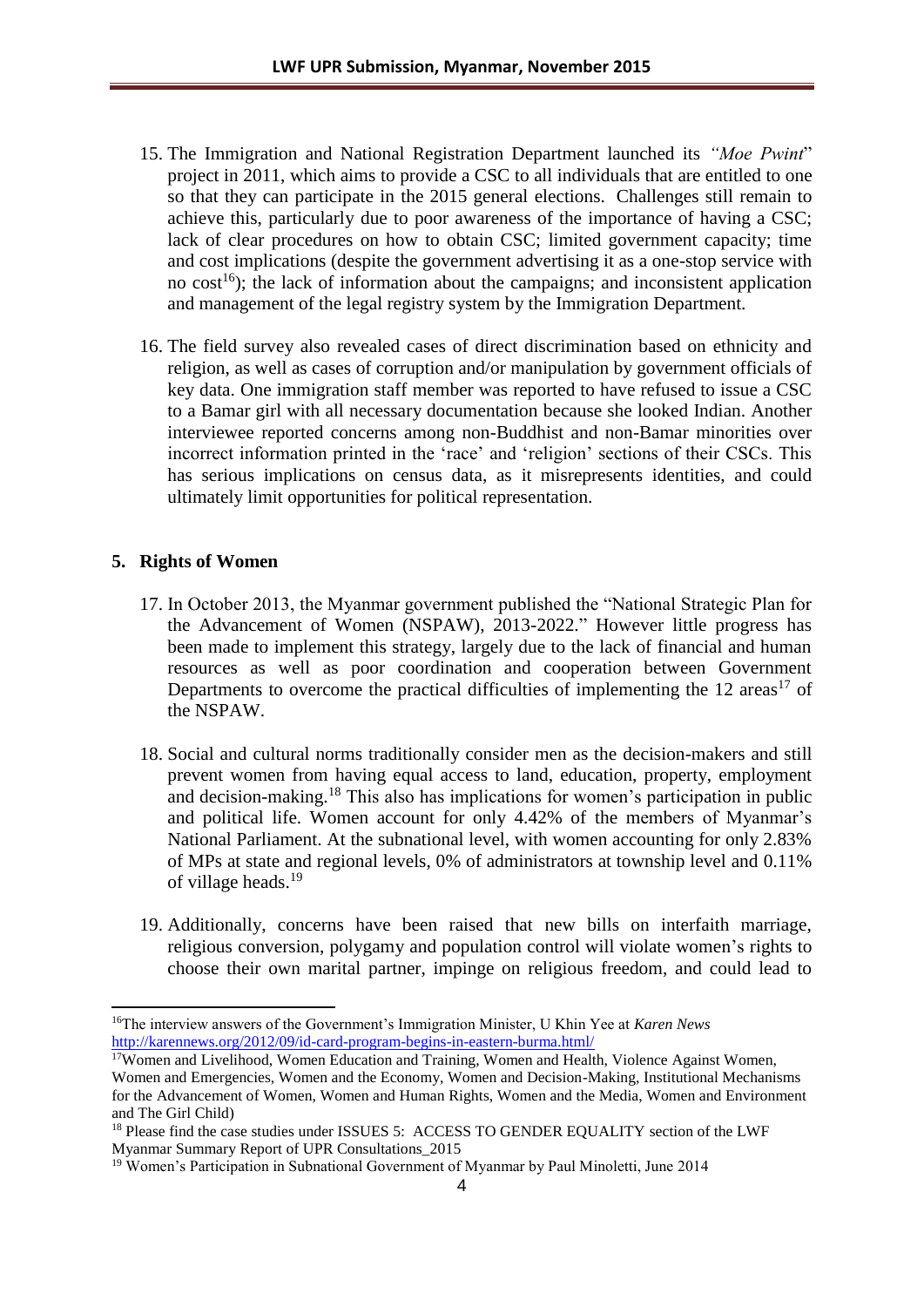further violence against non-Buddhist minorities, especially women, in the country,  $20$ thereby contravening CEDAW and other international commitments of the country.<sup>21</sup>

20. Myanmar is lacking legal instruments to prevent and address the issue of genderbased violence. Marital rape is only criminalized if the wife is younger than fourteen years of age. <sup>22</sup> No specific laws exist to prevent domestic violence or sexual harassment in the workplace, and women are unable to seek restraining orders against violent men<sup>23</sup>. Gender Based Violence (GBV) is still widely regarded as a personal matter within a family by the authorities, and as a result intervening action is seldom taken.

## **Recommendations for Action by the State under Review**

Based upon the above analysis, we call upon the government of Myanmar to consider the following recommendations:

## **Legal Framework**

- Ratify the International Covenant on Civil and Political Rights (ICCPR) and the international Covenant on Economic, Social and Cultural Rights (ICESCR) as promised in the 2010 UPR.
- Make necessary amendments to the Constitution to guarantee equality for all and bring it in line with the human rights commitments of the country, refraining from using the word 'citizen' but rather 'all people living in Myanmar'.
- Amend or abolish laws that run counter to the human rights obligations of Myanmar.
- Request international technical support in the area of protection and promotion of human rights and the establishment of the rule of law and an independent judiciary system.
- Make social and environmental impact assessments a prerequisite legal requirement for all development projects.

## **Right to land**

- Develop a national land reform system and redistribute vacant lands to landless farming communities.
- Develop a more simplified, effective land registration system with a clear complaints handling mechanism.
- Conduct awareness raising campaigns in villages on the importance of land registration and certification. The information should include what it should cost; who

<sup>&</sup>lt;sup>20</sup> Statement of Women's Groups and CSOs on preparation of draft Interfaith Marriage Law on 9<sup>th</sup> May 2014 <sup>21</sup> Sixty-ninth session Agenda item 68 (c) Promotion and protection of human rights: human

rights situations and reports of special rapporteurs and representatives , Distr: General 23 September 2014

<sup>&</sup>lt;sup>22</sup> Myanmar Laws And CEDAW :The Case for Anti-Violence Against Women Laws by GEN, January 2013

<sup>&</sup>lt;sup>23</sup> "If they had hope, they would speak" by Women's League of Burma, November 2014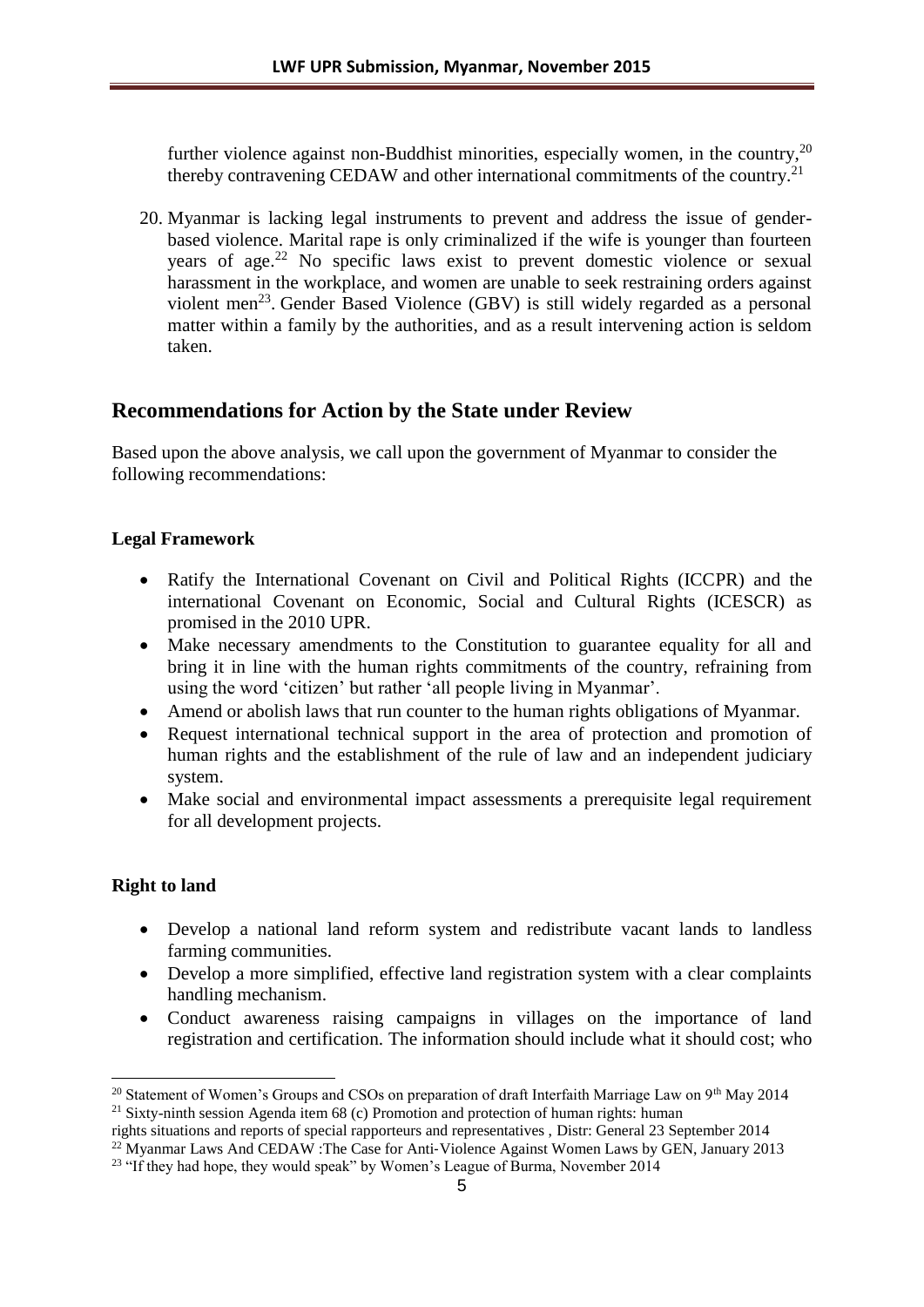is responsible for issuing documentation; and what to do in the event of a dispute. This could be done in collaboration with civil society organizations, village administrators and the agricultural department.

- Start the processing of returning lands that have been confiscated by the military to the respective farmers as already agreed by the military.<sup>24</sup>
- Urgently resolve current land disputes; and for cases where farmers can produce official documentation of their land ownership, give their land back or provide appropriate compensation.

## **Right to water**

- Provide land for the construction of reservoirs, improve infrastructure in communities and provide safe drinking water alternatives for villages with contaminated water sources including rain water collection tanks, piping systems, and water filtration systems.
- Adopt a national water policy and legal instruments so as to better ensure the provision of safe water to the public, and effective water quality control, including a complaints handling mechanism.
- Promote awareness and understanding of protection of water sources, reduction of water waste, and preservation of forests; ensure the dissemination of information to all communities on water management systems, as well as laws and regulations related to water.
- Decentralize water management system to village administrators and provide them with necessary technical capacity to effectively run and protect public water sources.

## **Right to a Legal Identity**

- Develop a simplified, effective birth registration system through which all can access a birth certificate, including a complaints handling mechanism.
- Raise awareness on the importance of birth certificates (including the link with the CSC) and promote understanding of laws and procedures relating to birth registration.
- Ensure all efforts to address birth registration and CSC include children with disabilities; children in and out of school; children in camps; and children in remote areas.

## **Right to Nationality**

- Develop a simplified, effective system through which all can access a CSC, including a complaints handling mechanism.
- Work together with non-government actors including religious leaders to promote understanding and awareness of the importance of having a CSC; laws and procedures

<sup>&</sup>lt;sup>24</sup> In January 2014, the military reportedly apologized for previous land confiscations, pledged to stop the practice, and said it would begin to return some of the land.